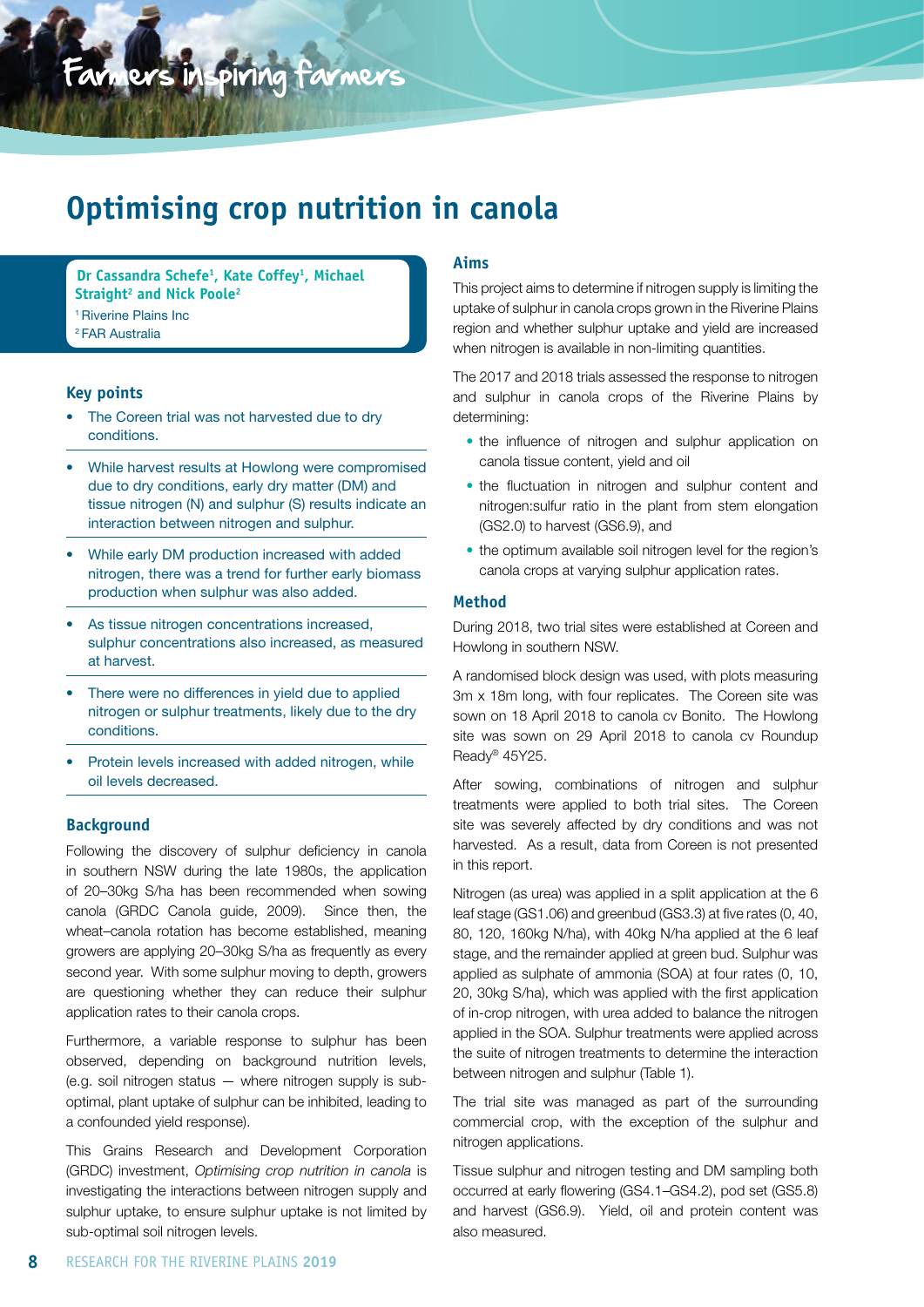

| No. | 6 leaf stage<br>GS1.06 | <b>Green bud</b><br>GS3.3 | <b>Total S</b><br>(kg/ha S) | <b>Total N</b><br>(kg/ha N) |
|-----|------------------------|---------------------------|-----------------------------|-----------------------------|
| 1   | 0                      | 0                         | 0                           | 0                           |
| 2   | 40N 0S                 | 0                         | 0                           | 40                          |
| 3   | 40N 10S                | 0                         | 10                          | 40                          |
| 4   | 40N 20S                | 0                         | 20                          | 40                          |
| 5   | 40N 30S                | 0                         | 30                          | 40                          |
| 6   | 0                      | 0                         | 0                           | 0                           |
| 7   | 40N 0S                 | 40N                       | 0                           | 80                          |
| 8   | 40N 10S                | 40N                       | 10                          | 80                          |
| 9   | 40N 20S                | 40N                       | 20                          | 80                          |
| 10  | 40N 30S                | 40N                       | 30                          | 80                          |
| 11  | 0                      | 0                         | 0                           | 0                           |
| 12  | 40N 0S                 | 120N                      | 0                           | 160                         |
| 13  | 40N 10S                | 120N                      | 10                          | 160                         |
| 14  | 40N 20S                | 120N                      | 20                          | 160                         |
| 15  | 40N 30S                | 120N                      | 30                          | 160                         |
| 16  | 0                      | 0                         | 0                           | 0                           |
| 17  | 40N 0S                 | 200N                      | 0                           | 240                         |
| 18  | 40N 10S                | 200N                      | 10                          | 240                         |
| 19  | 40N 20S                | 200N                      | 20                          | 240                         |
| 20  | 40N 30S                | 200N                      | 30                          | 240                         |

**TABLE 1** Treatment list: Nitrogen applied as urea (46% N) and

Treatments at six-leaf stage (GS1.06) applied as ammonium sulphate with residual nitrogen application applied as urea

The first 40kg N/ha of all nitrogen treatments was applied at the six-leaf stage, with the remainder applied at green bud (GS3.3).

Treatment list excludes MAP applied at sowing with the commercial crop

## **Trial 1: Howlong, NSW**

Sowing date: 29 April 2018 Rotation: Canola after wheat Variety: Canola, cv 45Y25 Rainfall: GSR: 172.6mm (April – October):

#### i) Soil sampling results

Incremented soil samples (0–30cm, 30–60cm, 60–90cm) were collected on 28 May 2018 and analysed for nitrogen and sulphur content.

Field sites were selected based on previous cropping history and associated high levels of production and nutrient export. While the soil nitrogen values were high in the top 30cm, they decreased significantly at depth; this is as expected given the dry finish experienced during 2017 and the limited rainfall received during the 2017–18 summer before sowing the 2018 canola crop (Table 2). Low sulphur levels at depth suggest a sulphur response would be expected at this site.

#### ii) Dry matter (DM)

Due to the large number of treatments in this trial, only selected treatments (i.e. the nil-sulphur and high-sulphur treatments at each rate of nitrogen) received an in-crop assessment for DM production.

The DM measurement at 20% flowering (GS4.2) showed the 120N:30S treatment had the greatest biomass and this was 3.28t/ha higher than that measured in the untreated controls (UTC). However, no significant differences were observed in biomass production at either the 80% pods filled stage (GS5.8) or at harvest (GS6.9). This was likely due to the dry spring conditions contributing to both a limited nutrient response and the high variance observed in the trial (as seen by the 1.59t/ha difference in biomass between the two UTC treatments at harvest) (Table 3).

#### iii) Plant tissue nitrogen and sulphur content

The nitrogen content of the canola at 20% flowering (GS4.2) showed increased nitrogen uptake at higher application rates, which is expected. However, there was also trend

**TABLE 2** Soil nitrogen and sulphur contents at the Howlong, NSW site, sampled 28 May 2018

| <b>Depth</b><br>(cm) | <b>Mineral N</b><br>(kg/ha) | <b>Mineral S values</b><br>(kg/ha) |
|----------------------|-----------------------------|------------------------------------|
| $0 - 30$             | 48.0                        | 2.65                               |
| $30 - 60$            | 9.04                        | 8.25                               |
| 60-90                | 8.05                        | 8.35                               |
| Total (0-90)         | 65.1                        | 19.3                               |

#### **TABLE 3** Dry matter assessment at the Howlong, NSW site

|             | 6 Sep 2018            | 18 Oct 2018                | <b>20 Nov 2018</b>        |
|-------------|-----------------------|----------------------------|---------------------------|
|             | Dry matter (t/ha)     |                            |                           |
|             | 20% flower<br>(GS4.2) | 80% pods filled<br>(GS5.8) | <b>Harvest</b><br>(GS6.9) |
| <b>UTC</b>  | 4.07 <sup>d</sup>     | 3.63                       | 3.23                      |
| UTC         | 4.23 <sup>cd</sup>    | 4.46                       | 4.82                      |
| 40N:0S      | 6.49 <sup>ab</sup>    | 5.10                       | 4.78                      |
| 40N:30S     | 5.01 <sub>bcd</sub>   | 6.70                       | 5.07                      |
| 80N:0S      | $5.43a-d$             | 6.58                       | 4.88                      |
| 80N:30S     | $6.40$ abc            | 5.37                       | 6.31                      |
| 120N:0S     | 6.53 <sup>ab</sup>    | 6.28                       | 6.43                      |
| 120N:30S    | 7.51a                 | 5.38                       | 4.90                      |
| 160N:0S     | $6.12a-d$             | 6.36                       | 5.93                      |
| 160N:30S    | 7.00 <sup>ab</sup>    | 5.61                       | 4.58                      |
| Mean        | 5.88                  | 5.55                       | 5.09                      |
| $LSDP=0.05$ | 2.24                  | 2.14                       | 1.89                      |
| P value     | 0.05                  | n.s.                       | n.s.                      |
| CV          | 26.27                 | 26.55                      | 25.61                     |
| SD          | 1.54                  | 1.47                       | 1.30                      |

UTC: Untreated control

Figures followed by different letters are regarded as statistically different.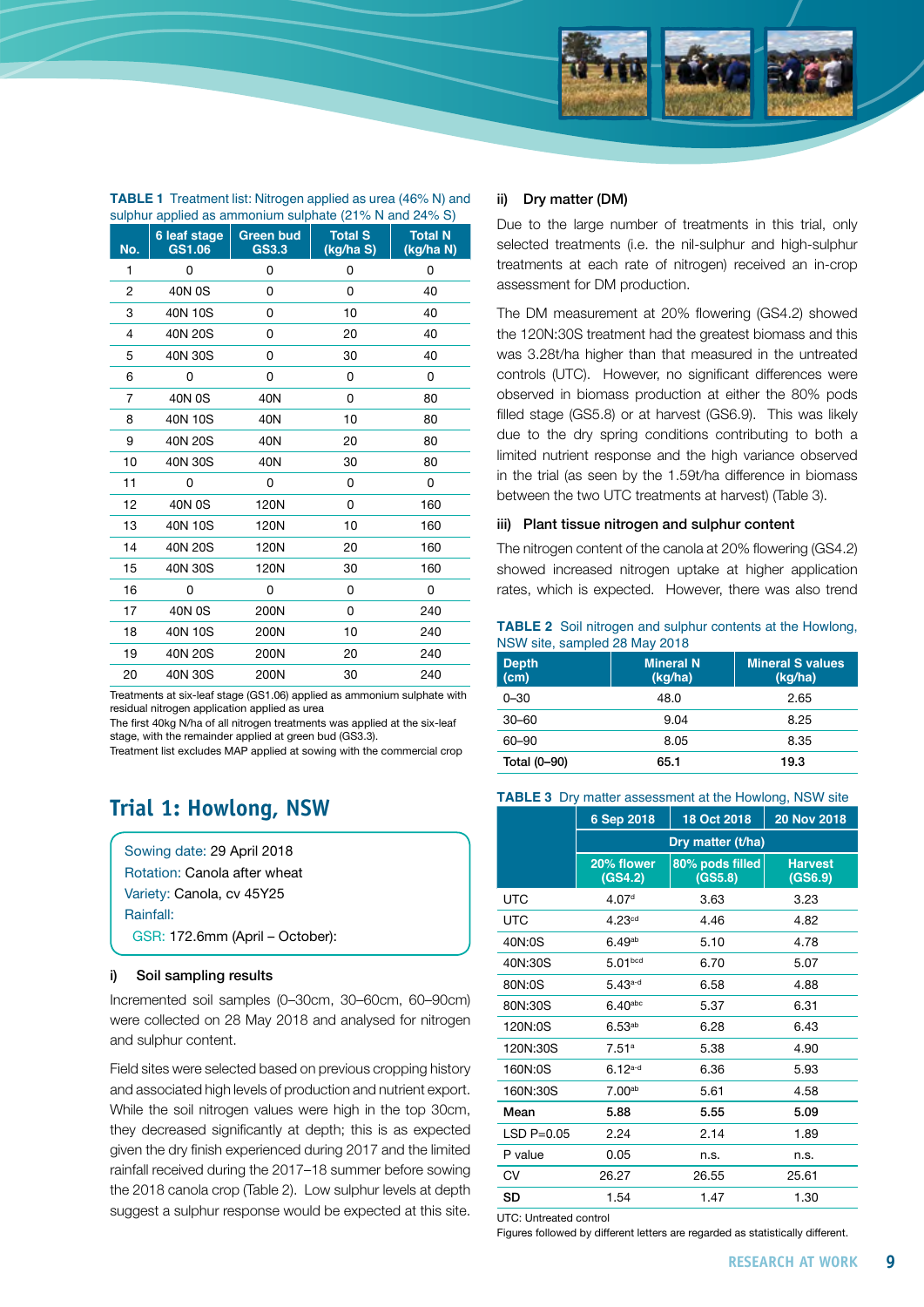for increased nitrogen uptake with sulphur addition, a trend which was statistically significant at the highest level of nitrogen addition (Table 4). Such a trend suggests a readily available supply of sulphur could facilitate increased nitrogen uptake early in the season.

There was less variance in canola nitrogen content at the 80% pods filled stage (GS5.8), with all treatments except 40N:0S having significantly more tissue nitrogen than the untreated controls. The significant increase in plant nitrogen content at 40N:30S compared with the equivalent nitrogen treatment with no sulphur (40N:0S) again indicates sulphur could aid nitrogen uptake, however, this trend was not evident at higher nitrogen application rates.

While differences in nitrogen uptake were even less evident at harvest (GS6.9), the highest nitrogen content was measured in the 80N:30S treatment, which was almost double the tissue nitrogen measured in the 160N:30S treatment.

While the 2017 results at Howlong showed an increase in nitrogen uptake over the season from an average of 129 to 181kg N/ha, the 2018 results show an overall depletion in plant tissue nitrogen from 20% flower (mean of 200kg N/ ha) to harvest (mean of 54kg N/ha). As these results also correlate with a lack of increase in DM over the season, it is likely the dry conditions caused a large amount of leaf matter to die prematurely.

The range in tissue sulphur content at 20% flowering (GS4.2) significantly increased with additions, with strong interaction between additional sulphur and additional nitrogen (Table 4). As nitrogen addition increased, so did the tissue sulphur content, with a trend for higher sulphur contents when sulphur was added.

As the season progressed through to the 80% pods filled (GS5.8) and harvest (GS6.9) stages, there were no significant differences in sulphur content between treatments. This is likely due to the poor DM production caused by the dry seasonal conditions.

There was not a strong relationship between sulphur addition and DM production, which meant there was no clear connection between sulphur addition and plant growth (as water was the most limiting factor for growth). However there was a strong relationship between plant tissue nitrogen and sulphur content at harvest (Figure 1).

#### iv) Normalised difference vegetation index

Normalised difference vegetation index (NDVI) was measured in each plot 10 times throughout the season. While there were differences in plant greenness, as estimated by NDVI throughout the season, there were no statistically significant differences in NDVI between treatments (Figure 2). Hence, the average NDVI values are presented for each time period. Plant greenness peaked between green bud (GS3.3) and 20% flower (GS4.2).

|                  |                       |                            | .                         |                       |                            |                           |
|------------------|-----------------------|----------------------------|---------------------------|-----------------------|----------------------------|---------------------------|
|                  |                       | Nitrogen content           |                           |                       | <b>Sulphur content</b>     |                           |
|                  | 6 Sep 2018            | 18 Oct 2018                | 20 Nov 2018               | 6 Sep 2018            | 18 Oct 2018                | 20 Nov 2018               |
|                  | kg N/ha               |                            |                           |                       |                            |                           |
| <b>Treatment</b> | 20% flower<br>(GS4.2) | 80% pods filled<br>(GS5.8) | <b>Harvest</b><br>(GS6.9) | 20% flower<br>(GS4.2) | 80% pods filled<br>(GS5.8) | <b>Harvest</b><br>(GS6.9) |
| <b>UTC</b>       | 81 <sup>e</sup>       | 45 <sup>b</sup>            | $22^{\circ}$              | 10 <sup>f</sup>       | 18                         | 19                        |
| <b>UTC</b>       | 95 <sup>e</sup>       | 62 <sup>b</sup>            | 32 <sub>pc</sub>          | 18 <sup>def</sup>     | 24                         | 28                        |
| 40N:0S           | 165 <sub>cde</sub>    | 59 <sup>b</sup>            | 34 <sup>bc</sup>          | 15 <sup>ef</sup>      | 22                         | 25                        |
| 40N:30S          | 109 <sup>e</sup>      | 138 <sup>a</sup>           | 47 <sup>bc</sup>          | 24 <sup>def</sup>     | 40                         | 28                        |
| 80N:0S           | $148$ <sub>de</sub>   | 130 <sup>a</sup>           | 37 <sup>bc</sup>          | $26c-f$               | 36                         | 24                        |
| 80N:30S          | 230bcd                | 142 <sup>a</sup>           | 117 <sup>a</sup>          | 43 <sub>abc</sub>     | 40                         | 37                        |
| 120N:0S          | 264 <sup>b</sup>      | 140 <sup>a</sup>           | 93 <sup>a</sup>           | 35 <sub>bcd</sub>     | 33                         | 32                        |
| 120N:30S         | 302ab                 | 122 <sup>a</sup>           | 47 <sup>bc</sup>          | 57 <sup>a</sup>       | 30                         | 25                        |
| 160N:0S          | 246 <sup>bc</sup>     | 161 <sup>a</sup>           | 54 <sup>bc</sup>          | 28 <sub>cde</sub>     | 60                         | 25                        |
| 160N:30S         | 360 <sup>a</sup>      | 141 <sup>a</sup>           | 59 <sup>b</sup>           | 47 <sup>ab</sup>      | 36                         | 24                        |
| Mean             | 200                   | 114                        | 54                        | 30                    | 34                         | 27                        |
| $LSDP=.05$       | 86                    | 52                         | 33                        | 18                    | 30                         | 10                        |
| P value          | < 0.001               | < 0.001                    | < 0.001                   | < 0.001               | n.s.                       | n.s.                      |
| <b>CV</b>        | 29.5                  | 31.7                       | 41.6                      | 40.9                  | 60.9                       | 26.3                      |
| SD               | 59                    | 36                         | 23                        | 12                    | 21                         | 7                         |

**TABLE 4** Plant tissue nitrogen and sulphur contents at Howlong, NSW

UTC: Untreated control

Figures followed by different letters are regarded as statistically different.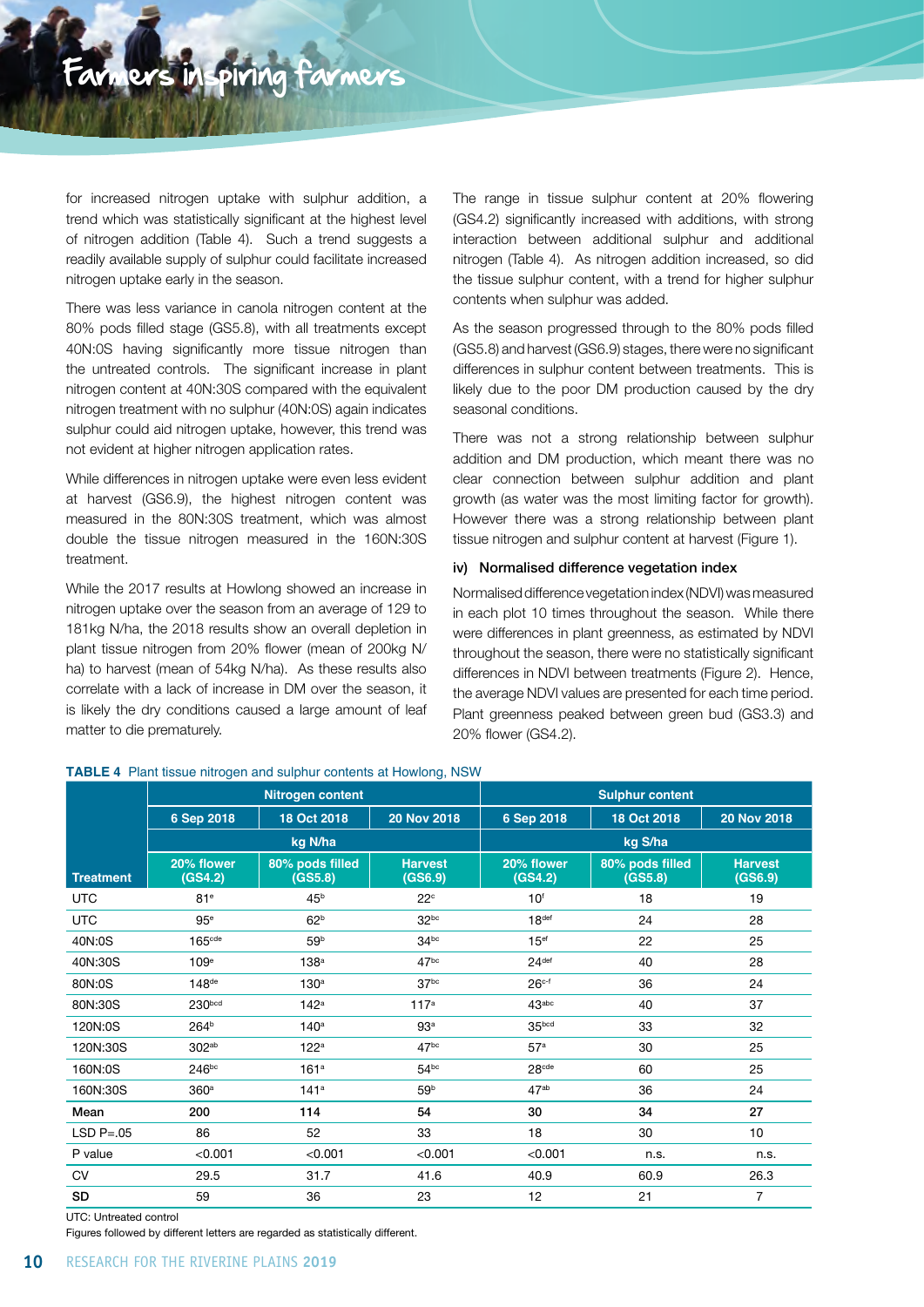



**FIGURE 1** Relationship between tissue nitrogen and sulphur content at Howlong NSW, measured at harvest (GS6.9), 20 November 2018

#### v) Yield, oil and protein

During 2018, there were no significant differences in yield across the various treatments due to the dry conditions, with a total yield range of 0.89–1.51t/ha (Table 5). By comparison, the Howlong trial site yields ranged from 2.46–3.04t/ha during 2017.

While oil content decreased significantly as nitrogen application rates increased, protein content increased as nitrogen application rates increased. The rate of sulphur addition had minimal influence on oil and protein levels.

#### vi) Grain nitrogen and sulphur

The amount of nitrogen in the grain was not significantly increased with increased nitrogen addition (Table 6), ranging from 3.5% in the UTC to 4.2% when 160kg N/ha was added. The lack of difference in grain nitrogen percentage between the 120kg N/ha and 160kg N/ha treatments suggest grain nitrogen content may have reached its agronomic maximum.



**FIGURE 2** Average NDVI values across all treatments, measured from when cotyledons were unfolded (GS1.0) through to when most seeds were green-brown mottled (GS6.4), at Howlong, NSW

|                | TABLE 5 Harvest yield and quality at Howlong, NSW |                  |                    |                          |  |  |
|----------------|---------------------------------------------------|------------------|--------------------|--------------------------|--|--|
| No.            | <b>Treatment</b>                                  | Yield*<br>(t/ha) | Oil<br>(%)         | <b>Protein</b><br>$(\%)$ |  |  |
| 1              | <b>UTC</b>                                        | 0.89             | 44.3 <sup>a</sup>  | 20 <sup>1</sup>          |  |  |
| 2              | 40N:0S                                            | 1.14             | 43.3 <sup>ab</sup> | $21.2^{jk}$              |  |  |
| 3              | 40N:10S                                           | 1.15             | 43.8 <sup>a</sup>  | 20.8ikl                  |  |  |
| 4              | 40N:20S                                           | 1.21             | 43.6 <sup>a</sup>  | $21.4$ <sup>ijk</sup>    |  |  |
| 5              | 40N:30S                                           | 1.20             | $43.1^{ab}$        | 21.7 <sup>hij</sup>      |  |  |
| 6              | 0N:0S                                             | 0.93             | 43.5 <sup>a</sup>  | $20.6^{kl}$              |  |  |
| $\overline{7}$ | 80N:0S                                            | 1.36             | 42.2bc             | 22.2 <sup>ghi</sup>      |  |  |
| 8              | 80N:10S                                           | 1.25             | 41.4 <sup>cd</sup> | $22.7$ <sup>gh</sup>     |  |  |
| 9              | 80N:20S                                           | 1.36             | 39.8 <sup>ef</sup> | 23.7ef                   |  |  |
| 10             | 80N:30S                                           | 1.31             | 40.5 <sup>de</sup> | $22.8^{fg}$              |  |  |
| 11             | 0N:0S                                             | 1.05             | 43.9 <sup>a</sup>  | $20.4^{kl}$              |  |  |
| 12             | 120N:0S                                           | 1.41             | 40.7 <sup>de</sup> | 24 <sup>de</sup>         |  |  |
| 13             | 120N:10S                                          | 1.51             | 41.3 <sup>cd</sup> | 23.9 <sup>de</sup>       |  |  |
| 14             | 120N:20S                                          | 1.44             | 40.6 <sup>de</sup> | 24.1 <sup>de</sup>       |  |  |
| 15             | 120N:30S                                          | 1.26             | 40.5 <sup>de</sup> | 24.6 <sup>cde</sup>      |  |  |
| 16             | 0N:0S                                             | 0.94             | 43.6 <sup>a</sup>  | $20.5^{kl}$              |  |  |
| 17             | 160N:0S                                           | 1.26             | 38.39              | 25.8 <sup>a</sup>        |  |  |
| 18             | 160N:10S                                          | 1.29             | 39.1fg             | 24.8 <sub>bcd</sub>      |  |  |
| 19             | 160N:20S                                          | 1.22             | 38.7fg             | $25.7^{ab}$              |  |  |
| 20             | 160N:30S                                          | 1.33             | 38.69              | $25.2$ abc               |  |  |
| Mean           |                                                   | 1.23             | 41.5               | 22.8                     |  |  |
| $LSD P=.05$    |                                                   | 0.22             | 1.24               | 1.0                      |  |  |
| P value        |                                                   | n.s.             | < 0.001            | < 0.001                  |  |  |
| CV             |                                                   | 12.83            | 2.11               | 3.07                     |  |  |
| <b>SD</b>      |                                                   | 0.157            | 0.87               | 0.70                     |  |  |

\*Trial harvested 28 November 2018

Increasing the rate of sulphur or nitrogen application did not significantly change the sulphur content of the grain.

#### vii) Post-season soil sampling

Soil sampling across the whole site was carried out during February 2019. There were no significant differences in either nitrogen or sulphur content in the soil post treatment.

#### viii) Gross margin

Gross margin (GM) analyses were undertaken to ascertain the optimum application rate of sulphur and nitrogen in canola. There was an error in the GM analysis of the 2017 data, which was reported to the GRDC during April 2018. This error is detailed in Appendix A and has been corrected in this report.

Costs were based on growers' input costs and included contract rates for machinery operations. Fertiliser rates were converted to combinations of urea and sulphate of ammonia, using values of \$400/t for urea (2017 and 2018) and \$350/t and \$400/t (2017 and 2018 respectively) for sulphate of ammonia.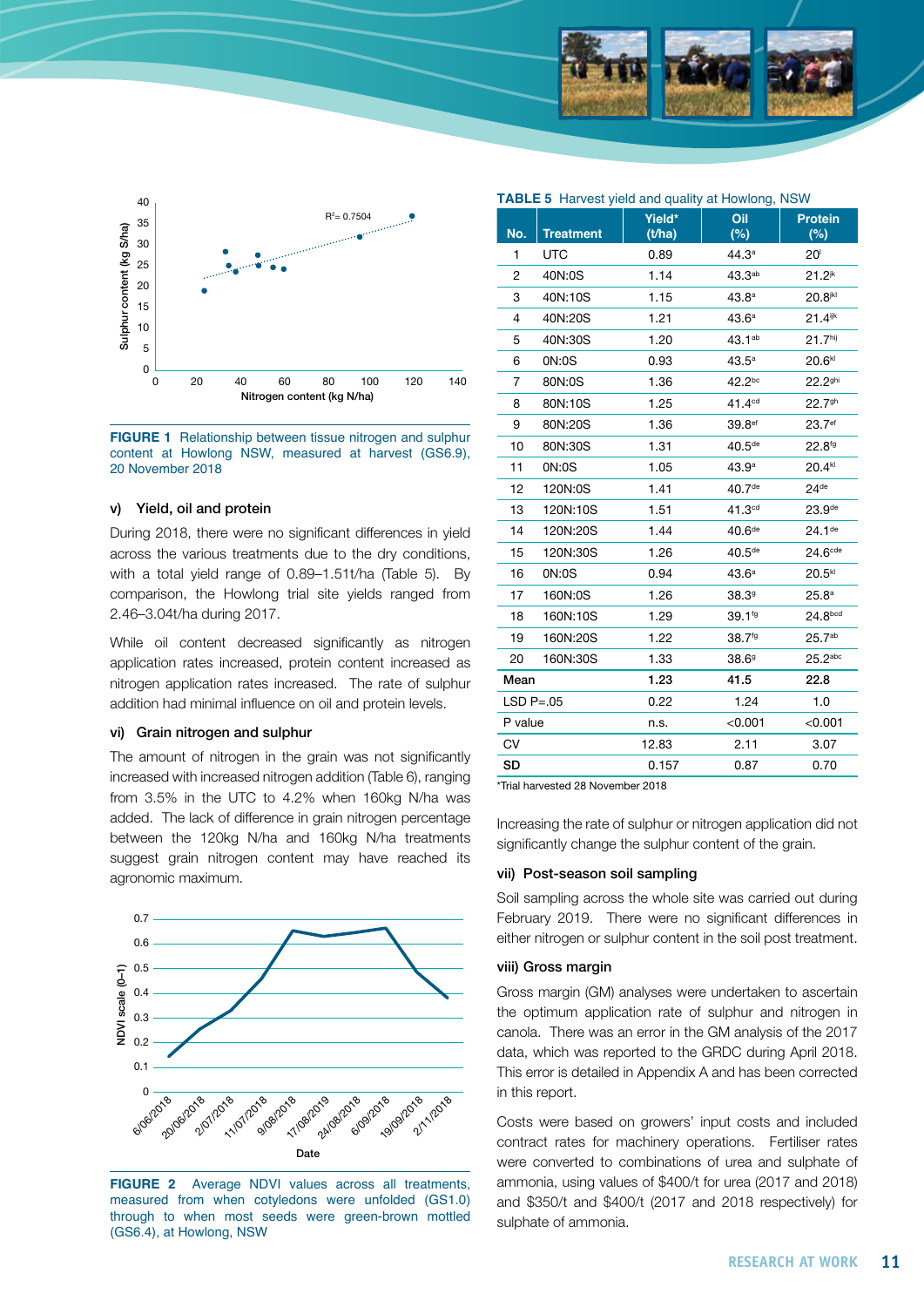#### **TABLE 6** Grain nitrogen and sulphur at Howlong, NSW at harvest (GS6.9), 28 November 2018

| No.        | <b>Treatment</b> | <b>Grain nitrogen</b><br>$(\%)$ | <b>Grain sulphur</b><br>(%) |
|------------|------------------|---------------------------------|-----------------------------|
| 1          | 0N:0S            | 3.5                             | 0.3                         |
| 2          | 40N:0S           | 3.3                             | 0.3                         |
| 3          | 40N:10S          | 3.5                             | 0.3                         |
| 4          | 40N:20S          | 3.2                             | 0.3                         |
| 5          | 40N:30S          | 3.3                             | 0.3                         |
| 6          | ON:OS            | 3.3                             | 0.3                         |
| 7          | 80N:0S           | 3.4                             | 0.3                         |
| 8          | 80N:10S          | 3.7                             | 0.3                         |
| 9          | 80N:20S          | 3.8                             | 0.3                         |
| 10         | 80N:30S          | 3.9                             | 0.3                         |
| 11         | 0N:0S            | 3.4                             | 0.4                         |
| 12         | 120N:0S          | 3.3                             | 0.3                         |
| 13         | 120N:10S         | 3.9                             | 0.4                         |
| 14         | 120N:20S         | 3.5                             | 0.3                         |
| 15         | 120N:30S         | 3.4                             | 0.3                         |
| 16         | 0N:0S            | 3.6                             | 0.3                         |
| 17         | 160N:0S          | 4.2                             | 0.3                         |
| 18         | 160N:10S         | 4                               | 0.3                         |
| 19         | 160N:20S         | 4.4                             | 0.3                         |
| 20         | 160N:30S         | 4.2                             | 0.4                         |
| Mean       |                  | 3.64                            | 0.32                        |
| $LSDP=.05$ |                  | 0.52                            | 0.08                        |
| P value    |                  | n.s.                            | n.s.                        |
| CV         |                  | 10.03                           | 17.66                       |
| <b>SD</b>  |                  | 0.36                            | 0.06                        |

Grain value for the 2017–18 harvest was calculated using prices of \$515/t for canola delivered Howlong and \$470/t for Roundup Ready® canola delivered Yarrawonga. For the 2018–19 harvest the price was \$570/t for Roundup Ready® canola delivered Howlong.

There was no statistical analysis of the GM results.

#### *2017 results Yarrawonga*

During 2017 (a decile 3 rainfall year), there was a significant canola yield response to the addition of 20kg of sulphur in combination with 160kg N/ha at the Yarrawonga site. The highest returning GM treatment was 160kg N/ha and 20kg S/ha, which was \$319/ha more profitable than applying 160kgN/ha with no sulphur (Table 7; for full results see Appendix B, Yarrawonga results 2017).

The benefit:cost ratio of the application of 20kg S/ha (when nitrogen was applied at 160kg/ha) was \$23.70:1, which means every additional dollar spent on sulphur up to 20kg/ ha generated an additional \$23.70 in gross income. When the amount of sulphur increased to 30kg/ha, there was no significant increase in yield from the nil sulphur treatment and minimal increase in GM.

| <b>TABLE 7</b> Gross margin analysis of applying nitrogen and |  |  |  |
|---------------------------------------------------------------|--|--|--|
| sulphur fertiliser at Yarrawonga, 2017                        |  |  |  |

| <b>Treatment</b> | Yield<br>(t/ha)      | <b>Fertiliser</b><br>cost<br>(S/ha) | <b>Gross</b><br>margin<br>(\$/ha) | <b>Gross</b><br>margin<br>compared<br>with<br>160N:0S<br>(\$/ha) |
|------------------|----------------------|-------------------------------------|-----------------------------------|------------------------------------------------------------------|
| 160N:0S          | $2.42^e$             | 139                                 | 690                               |                                                                  |
| 160N:10S         | 2.63 <sub>cde</sub>  | 146                                 | 783                               | 93                                                               |
| 160N:20S         | 3.11a                | 153                                 | 1009                              | 319                                                              |
| 160N:30S         | $2.54$ <sup>de</sup> | 160                                 | 700                               | 10                                                               |
|                  |                      |                                     |                                   |                                                                  |

Figures followed by different letters are regarded as statistically different

#### *2017 results Howlong*

During 2017 (a decile 4 rainfall year) there were no significant canola yield responses to applying sulphur at the Howlong site (Table 8; for full results see Appendix B). Note that this site was shown to have high starting nitrogen levels compared with the Yarrawonga site. The highest returning GM treatment was 80kg N/ha and 20kg S/ha, which was \$53/ha more profitable than applying 80kgN/ha with no sulphur.

The benefit:cost ratio of applying 20kg S/ha (when nitrogen was applied at 80kg/ha) was \$4.78:1, which means every additional dollar spent on sulphur up to 20kg/ha generated an additional \$4.78 in gross income. When the amount of sulphur increased to 30kg/ha, there was no significant increase in yield from the nil sulphur treatment and the GM decreased.

#### *Sensitivity analysis 2017 data*

A sensitivity analysis tested the impact of a change in key variables (canola price and fertiliser cost) on the economic optimum of nitrogen and sulphur at the Yarrawonga site during 2017. When the price of canola was reduced by 10% (from \$470/t to \$423/t), the most profitable option remained 160kg N/ha and 20kg S/ha (Table 9). Similarly, a 10% increase in the cost of fertiliser (urea from \$400/t to \$440/t and sulphate of ammonia from \$350/t to \$385/t) did not change the order of the most profitable application rate (Table 10).

A sensitivity analysis tested the impact of a change in key variables (canola price and fertiliser cost) on the economic optimum of nitrogen and sulphur at the Howlong site during 2017. When the price of canola was reduced by 10% (from \$515 to \$463.50), or the price of fertiliser increased by 10% (urea from \$400/t to \$440/t and sulphate of ammonia from \$350/t to \$385/t), the most profitable option remained 80kg N/ha and 20kg S/ha (Tables 11 and 12).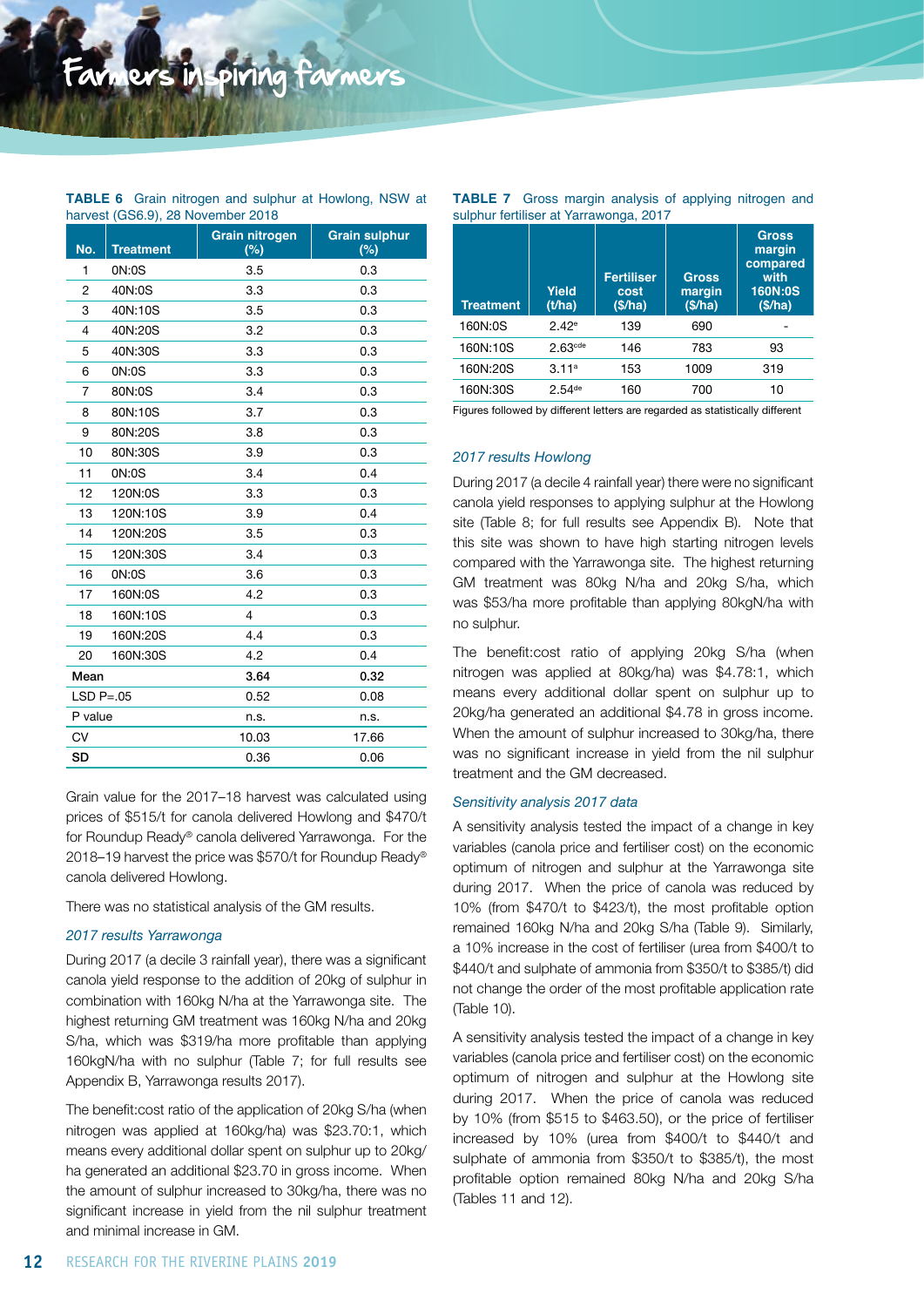

| <b>TABLE 8</b> Gross margin analysis of applying nitrogen and |  |  |  |  |
|---------------------------------------------------------------|--|--|--|--|
| sulphur fertiliser at Howlong, 2017                           |  |  |  |  |

| <b>Treatment</b> | Yield<br>(t/ha)       | <b>Fertiliser</b><br>cost<br>(\$/ha) | <b>Gross</b><br>margin<br>(\$/ha) | <b>Gross</b><br>margin<br>compared<br>with<br>80N:0S |
|------------------|-----------------------|--------------------------------------|-----------------------------------|------------------------------------------------------|
| 80N:0S           | $2.91$ <sup>abc</sup> | 70                                   | 1237                              |                                                      |
| 80N:10S          | $2.84$ <sup>abc</sup> | 76                                   | 1182                              | -55                                                  |
| 80N:20S          | 3.04a                 | 83                                   | 1290                              | 53                                                   |
| 80N:30S          | $2.84$ <sup>abc</sup> | 90                                   | 1162                              | -75                                                  |

Figures followed by different letters are regarded as statistically different

**TABLE 9** Impact of a 10% reduction in the price of canola on the profitability of applying nitrogen and sulphur at Yarrawonga, 2017

| <b>Treatment</b> | <b>Gross margin</b><br>(canola price<br>reduced by 10%)<br>(S/ha) | <b>Gross margin</b><br>(compared with<br>160N:0S)<br>(S/ha) |
|------------------|-------------------------------------------------------------------|-------------------------------------------------------------|
| 160N:0S          | 575                                                               |                                                             |
| 160N:10S         | 658                                                               | 83                                                          |
| 160N:20S         | 860                                                               | 285                                                         |
| 160N:30S         | 582                                                               |                                                             |

**TABLE 10** Impact of a 10% increase in the price of fertiliser on the profitability of applying nitrogen and sulphur at Yarrawonga, 2017

| <b>Treatment</b> | <b>Gross margin</b><br>(fertiliser price<br>increased by 10%)<br>(S/ha) | <b>Gross margin</b><br>(compared with<br>160N:0S)<br>(\$/ha) |
|------------------|-------------------------------------------------------------------------|--------------------------------------------------------------|
| 160N:0S          | 676                                                                     |                                                              |
| 160N:10S         | 768                                                                     | 92                                                           |
| 160N:20S         | 994                                                                     | 318                                                          |
| 160N:30S         | 684                                                                     | 8                                                            |

**TABLE 11** Impact of a 10% reduction in the price of canola on the profitability of applying nitrogen and sulphur at Howlong, 2017

| <b>Treatment</b> | <b>Gross margin</b><br>(canola price<br>reduced by 10%)<br>(S/ha) | <b>Gross margin</b><br>compared with<br>80N:0S<br>(\$/ha) |
|------------------|-------------------------------------------------------------------|-----------------------------------------------------------|
| 80N:0S           | 1073                                                              |                                                           |
| 80N:10S          | 1024                                                              | -49                                                       |
| 80N:20S          | 1120                                                              | 47                                                        |
| 80N:30S          | 1004                                                              | -69                                                       |

**TABLE 12** Impact of a 10% increase in the price of fertiliser on the profitability of applying nitrogen and sulphur at the Howlong site, 2017

| <b>Treatment</b> | <b>Gross margin</b><br>(fertiliser price<br>increased by 10%)<br>(S/ha) | <b>Gross margin</b><br>compared with<br>80N:0S<br>(\$/ha) |
|------------------|-------------------------------------------------------------------------|-----------------------------------------------------------|
| 80N:0S           | 1230                                                                    |                                                           |
| 80N:10S          | 1175                                                                    | -55                                                       |
| 80N:20S          | 1281                                                                    | 51                                                        |
| 80N:30S          | 1153                                                                    | -77                                                       |

#### *2018 results*

There were two sites during 2018: Coreen and Howlong. A decision was made during October 2018 not to harvest the Coreen site, which was extremely drought affected. Therefore, no economic analysis was undertaken for this site. Even though the Howlong site was also drought affected (decile 1 GSR), the site had enough yield potential to be harvested.

The most economic treatment at Howlong was the application of 120kg N/ha, 10kg S/ha, which yielded 1.5t/ha with a gross margin of \$353/ha (Table 13; for full list of treatment results, see Appendix C).

The second most profitable treatment (80kg N/ha and 0kg S/ha) had a GM of \$329/ha. The third most profitable treatment was 120kg N/ha, 0kg S/ha. The three highest gross margin treatments were at least \$100/ha more profitable than the average of the untreated control, suggesting it was economic to apply nitrogen and sulphur fertiliser in the low yielding conditions. However, as the yield of these treatments were not statistically different from the untreated controls, these gross margin results are not definitive.

Decreasing the canola price by 10% (from \$570/t to \$513/t) or increasing the fertiliser cost by 10% (urea and sulphate of ammonia from \$400/t to \$440/t) did not change the order of the most profitable options (Appendix C).

#### **Discussion**

The 2017 results from this trial were confounded due to the dry finish. Likewise, the 2018 results were confounded due to dry conditions throughout the season, with the Howlong site only recording decile 1 GSR. While the Coreen site had to be abandoned due to plant death, the Howlong site achieved a measurable yield.

While the yield results from Howlong do not show clear treatment influences due to the dry conditions, the earlyseason results suggest there was an effect from the nutrient treatments applied. A nitrogen response was seen with DM production at 20% flower, while plant tissue nitrogen also increased with additional nitrogen.

Interestingly, additional sulphur appeared to facilitate nitrogen uptake, with a strong relationship between tissue nitrogen and sulphur levels, which continued through to harvest. The increase in tissue sulphur content with increasing nitrogen was likely due to the increased DM production associated with nitrogen addition, with more roots and biomass resulting in greater uptake of sulphur from soil. If the seasonal conditions had been more favourable, it could be speculated this interaction could have followed through to an effect on yield.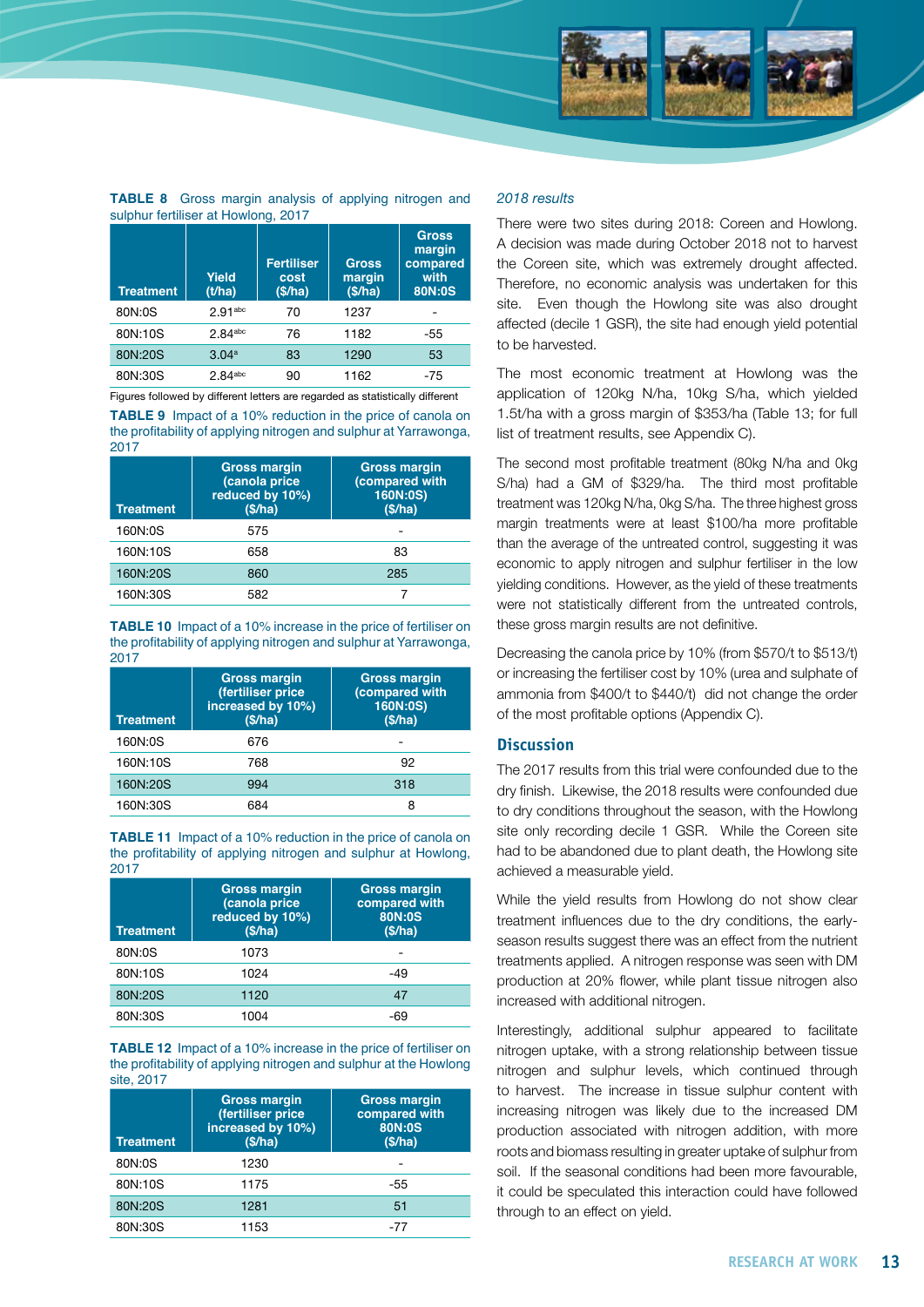#### **TABLE 13** Gross margin analysis of applying nitrogen and sulphur fertiliser at Howlong, 2018

| <b>Treatment</b>                   | Yield<br>(t/ha) | <b>Gross</b><br>margin<br>(\$/ha) | <b>Gross</b><br>margin<br>(\$/ha) | <b>Gross</b><br>margin <sup>^</sup><br>(\$/ha) |
|------------------------------------|-----------------|-----------------------------------|-----------------------------------|------------------------------------------------|
| Average of<br>untreated<br>control | 0.95n.s.        | 187                               | 131                               | 187                                            |
| 120N:0S                            | 1.41n.s.        | 304                               | 226                               | 294                                            |
| 80N:0S                             | 1.36n.s.        | 329                               | 251                               | 322                                            |
| 120N:10S                           | 1.51n.s.        | 353                               | 268                               | 341                                            |

# Canola price reduced by 10%

^ Fertiliser price increased by 10%)

This project was undertaken over two years, one of which (2017) experienced a dry finish, and the other (2018) experiencing drought conditions. This means the general knowledge to be derived from this project is limited.

Although recommendations on application rates and soil sulphur thresholds cannot be determined, this work does reinforce that basic sulphur nutrition is needed to ensure nitrogen supply is not limited. Rather than relying on standard application rates of sulphur with every canola crop, a focus on understanding fluctuations in soil sulphur levels at a paddock level needs to be valued in the same way as deep soil nitrogen (DSN) levels provide a measure of confidence in urea application rates.

The most economic combination of sulphur and nitrogen was specific to site and year and given both years were dry, no definitive conclusions can be drawn. There was a strong statistical and economic response to sulphur and nitrogen at Yarrawonga during 2017 (decile 3 year), while at Howlong in 2017 (decile 4 year), there was an economic response to sulphur but not a statistical yield response, suggesting the economic response was marginal. The 2018 results from the Howlong site were constrained by extremely low rainfall (decile 1) and therefore the economic optimum treatment was not representative of a typical year.

#### **Acknowledgements**

Riverine Plains acknowledges the investment made by the GRDC to the *Optimising crop nutrition in canola in the southern region of NSW (RPI00013)* project.

We also thank trial contractors FAR Australia and our 2018 farmer co-operators, Trevethan Family Farms and Tomlinson Ag, as well as our 2017 co-operators the Cummins Family and Trevethan Family Farms. V

### Contact Cassandra Schefe Riverine Plains Inc T: (03) 5744 1713

#### E: [cassandra@riverineplains.org.au](mailto:cassandra@riverineplains.org.au)

#### **Appendix A**

#### Error in the 2018 GRDC report for Optimising sulphur and nitrogen nutrition in canola

The error was a result of an incorrect price for sulphate of ammonia and an incorrect calculation for the rates of urea, which resulted in lower amounts of urea used for gross margin (GM) calculations (Table A1). The original and corrected rates of urea for both the Howlong and Yarrawonga sites are the shaded treatments listed in Table A1. The original price used for sulphate of ammonia was \$750/t and the corrected price was \$350/t. There was no change to the sulphate of ammonia rate (Table A1).

To correct this error and to obtain some key economic take-home messages, a summary of the 2017 results was rewritten for this report and the amended GM of all treatments for 2017 have been included in Appendix B. The error did not change the most economic option for both sites, however the corrected GM was \$11/ha lower for the Yarrawonga site and \$19/ha higher for the Howlong site than reported during 2018.

|                                 |  | <b>TABLE A1</b> Urea rates used in gross margin analyses of 2017 |  |
|---------------------------------|--|------------------------------------------------------------------|--|
| data for Howlong and Yarrawonga |  |                                                                  |  |

| No.            | <b>Treatment</b> | <b>Incorrect</b><br>urea rate<br>(kg/ha) | <b>Corrected</b><br>urea rate<br>(kg/ha) | <b>Sulphate of</b><br>ammonia rate<br>(unchanged)<br>(kg/ha) |
|----------------|------------------|------------------------------------------|------------------------------------------|--------------------------------------------------------------|
| 1              | <b>UTC</b>       | 0                                        | 0                                        | 0                                                            |
| $\overline{2}$ | <b>UTC</b>       | 0                                        | 0                                        | 0                                                            |
| 3              | <b>UTC</b>       | 0                                        | 0                                        | 0                                                            |
| 4              | <b>UTC</b>       | 0                                        | 0                                        | 0                                                            |
| 5              | 40N:0S           | 87                                       | 87                                       | 0                                                            |
| 6              | 40N:10S          | 67                                       | 67                                       | 42                                                           |
| 7              | 40N:20S          | 50                                       | 50                                       | 83                                                           |
| 8              | 40N:30S          | 30                                       | 30                                       | 125                                                          |
| 9              | 80N:0S           | 174                                      | 174                                      | 0                                                            |
| 10             | 80N:10S          | 134                                      | 154                                      | 42                                                           |
| 11             | 80N:20S          | 100                                      | 136                                      | 83                                                           |
| 12             | 80N:30S          | 60                                       | 116                                      | 125                                                          |
| 13             | 160N:0S          | 348                                      | 348                                      | 0                                                            |
| 14             | 160N:10S         | 268                                      | 328                                      | 42                                                           |
| 15             | 160N:20S         | 200                                      | 309                                      | 83                                                           |
| 16             | 160N:30S         | 120                                      | 290                                      | 125                                                          |
| 17             | 240N:0S          | 521                                      | 521                                      | 0                                                            |
| 18             | 240N:10S         | 402                                      | 502                                      | 42                                                           |
| 19             | 240N:20S         | 300                                      | 483                                      | 83                                                           |
| 20             | 240N:30S         | 180                                      | 465                                      | 125                                                          |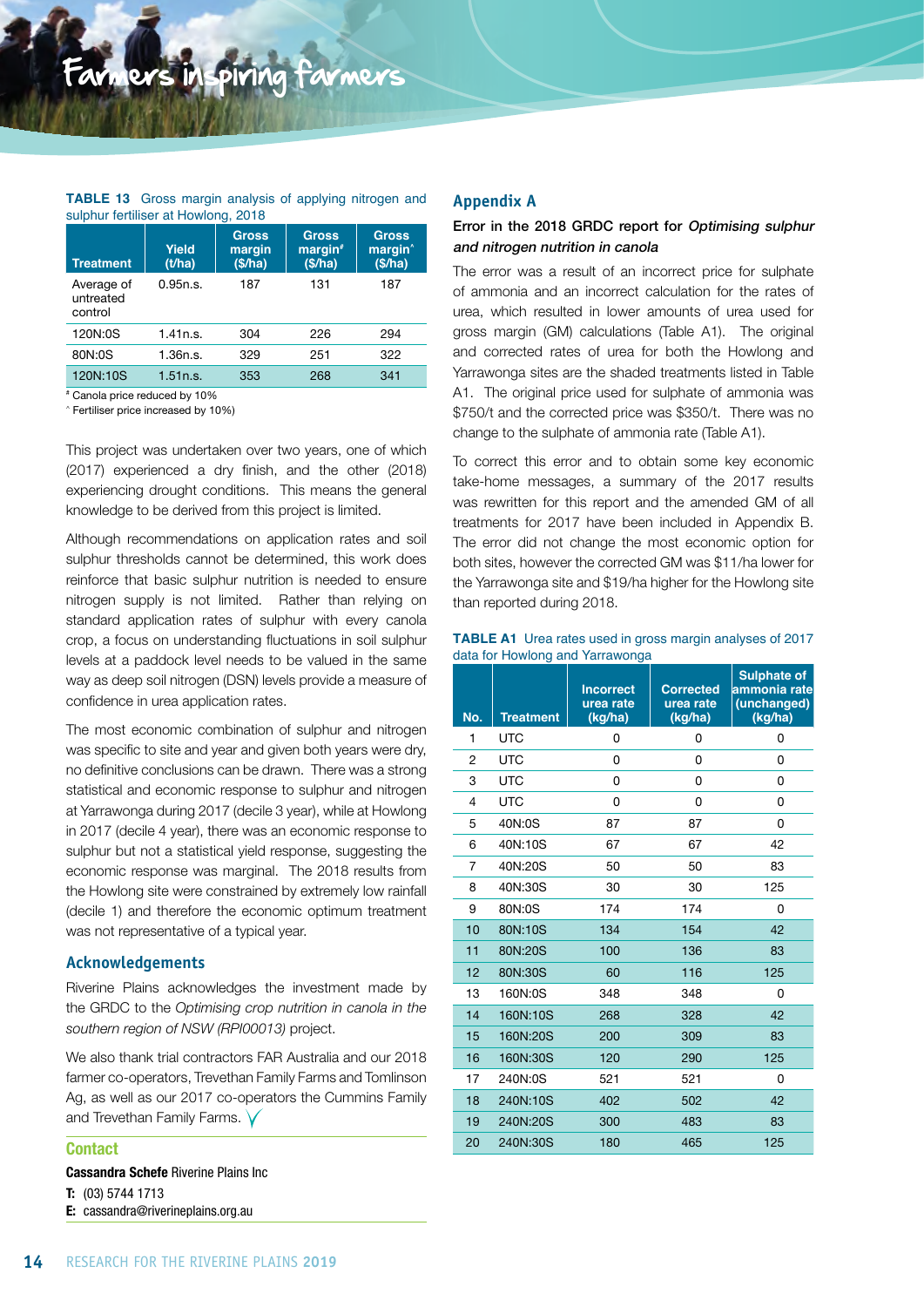

#### **Appendix B**

Revised gross margin analysis for 2017 Yarrawonga (Table A2) and Howlong (Table A3).

| <b>Treatment</b> | <b>Urea</b><br>application rate<br>(kg/ha) | <b>SOA application</b><br>rate<br>(kg/ha) | <b>Gross margin</b><br>(\$/ha) | Gross margin#<br>(\$/ha) | Gross margin#<br>(canola price less 10%) (fertiliser price plus 10%)<br>(\$/ha) |
|------------------|--------------------------------------------|-------------------------------------------|--------------------------------|--------------------------|---------------------------------------------------------------------------------|
| <b>UTC</b>       | 0                                          | 0                                         | 462*                           | 386*                     | 462*                                                                            |
| 40N:0S           | 87                                         | 0                                         | 647                            | 548                      | 644                                                                             |
| 40N:10S          | 67                                         | 42                                        | 635                            | 536                      | 631                                                                             |
| 40N:20S          | 50                                         | 83                                        | 713                            | 605                      | 708                                                                             |
| 40N:30S          | 30                                         | 125                                       | 706                            | 598                      | 701                                                                             |
| 80N:0S           | 174                                        | $\Omega$                                  | 818                            | 697                      | 811                                                                             |
| 80N:10S          | 154                                        | 42                                        | 964                            | 827                      | 956                                                                             |
| 80N:20S          | 136                                        | 83                                        | 875                            | 746                      | 866                                                                             |
| 80N:30S          | 116                                        | 125                                       | 874                            | 745                      | 865                                                                             |
| 160N:0S          | 348                                        | 0                                         | 690                            | 575                      | 676                                                                             |
| 160N:10S         | 328                                        | 42                                        | 783                            | 658                      | 768                                                                             |
| 160N:20S         | 309                                        | 83                                        | 1009                           | 860                      | 994                                                                             |
| 160N:30S         | 290                                        | 125                                       | 700                            | 582                      | 684                                                                             |
| 240N:0S          | 521                                        | 0                                         | 852                            | 713                      | 831                                                                             |
| 240N:10S         | 502                                        | 42                                        | 804                            | 669                      | 782                                                                             |
| 240N:20S         | 483                                        | 83                                        | 838                            | 699                      | 816                                                                             |
| 240N:30S         | 465                                        | 125                                       | 728                            | 600                      | 705                                                                             |

**TABLE A2** Yarrawonga 2017: Fertiliser application rate, gross margin and sensitivity analysis for treatments

\* Average of gross margin results from four untreated control treatments; # Gross margins not statistically analysed

Highlighted treatment has the highest gross margin

#### **TABLE A3** Howlong 2017: Fertiliser application rate, gross margin and sensitivity analysis for treatments

| <b>Treatment</b> | <b>Urea application</b><br>rate<br>(kg/ha) | <b>SOA</b><br>application rate<br>(kg/ha) | <b>Gross margin</b><br>(S/ha) | Gross margin#<br>(canola price less 10%)<br>(S/ha) | Gross margin#<br>(fertiliser price plus 10%)<br>(\$/ha) |
|------------------|--------------------------------------------|-------------------------------------------|-------------------------------|----------------------------------------------------|---------------------------------------------------------|
| <b>UTC</b>       | 0                                          | 0                                         | 1110*                         | 968*                                               | $1110*$                                                 |
| 40N:0S           | 87                                         | 0                                         | 1147                          | 997                                                | 1143                                                    |
| 40N:10S          | 67                                         | 42                                        | 1253                          | 1091                                               | 1249                                                    |
| 40N:20S          | 50                                         | 83                                        | 1210                          | 1052                                               | 1205                                                    |
| 40N:30S          | 30                                         | 125                                       | 1111                          | 963                                                | 1106                                                    |
| 80N:0S           | 174                                        | 0                                         | 1237                          | 1073                                               | 1230                                                    |
| 80N:10S          | 154                                        | 42                                        | 1182                          | 1024                                               | 1175                                                    |
| 80N:20S          | 136                                        | 83                                        | 1290                          | 1120                                               | 1281                                                    |
| 80N:30S          | 116                                        | 125                                       | 1162                          | 1004                                               | 1153                                                    |
| 160N:0S          | 348                                        | 0                                         | 1112                          | 954                                                | 1098                                                    |
| 160N:10S         | 328                                        | 42                                        | 1201                          | 1034                                               | 1187                                                    |
| 160N:20S         | 309                                        | 83                                        | 1097                          | 940                                                | 1082                                                    |
| 160N:30S         | 290                                        | 125                                       | 1059                          | 904                                                | 1043                                                    |
| 240N:0S          | 521                                        | 0                                         | 1006                          | 852                                                | 985                                                     |
| 240N:10S         | 502                                        | 42                                        | 1072                          | 910                                                | 1050                                                    |
| 240N:20S         | 483                                        | 83                                        | 1107                          | 941                                                | 1085                                                    |
| 240N:30S         | 465                                        | 125                                       | 973                           | 821                                                | 950                                                     |

\* Average of gross margin results from four untreated control treatments; # Gross margins not statistically analysed. The difference between the gross margins of 80N:20S and 80N:0S is therefore likely to be minimal as the yields of these treatments were not statistically different. Highlighted treatment has the highest gross margin